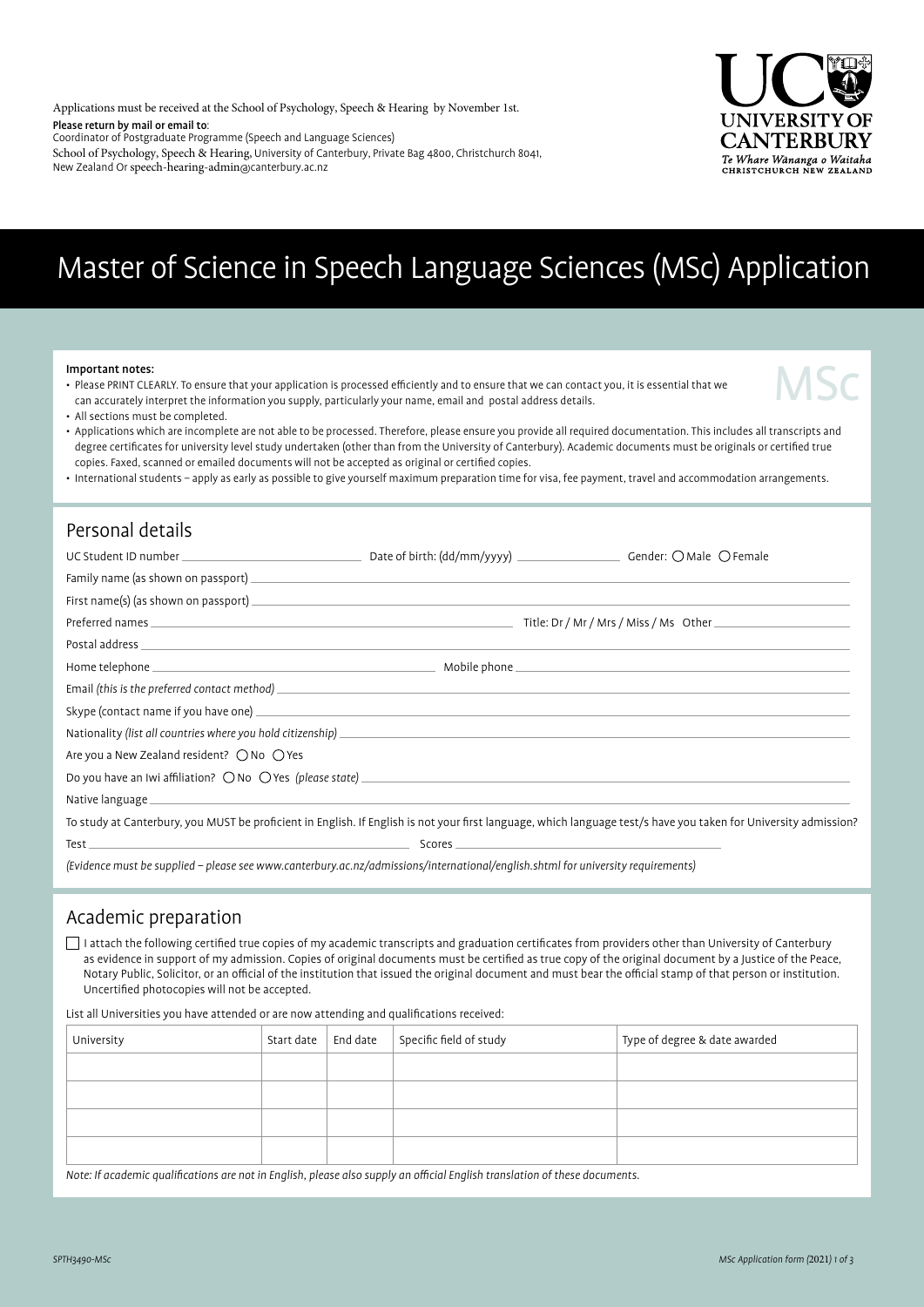#### Recommendations

Please arrange for the two recommendation/referee forms that are included with this application to be completed and submitted directly by each referee. Provide the names of the referees involved and email adresses:

| Name<br>. . | Email |
|-------------|-------|
| Name        | Email |
|             |       |

#### Area of interest

Admission to the MSc requires that you first identify a staff member in the School of Psychology, Speech & Hearing to supervise your research.

Please state the staff member's name

If you have not done this, you may select from the list below, two or more areas of interest, numbered in order of preference, to provide an indication of your intentions. However, you must contact appropriate staff members to discuss your admission prior to acceptance. Dr Huckabee can assist you with this step.

- Adult Language Disorders Child Language Development & Disorders Clinical Eduation
- $\Box$  Fluency Disorders  $\Box$  Motor Speech Disorders  $\Box$  Multicultural Aspects
- 
- $\Box$  Phonetics  $\Box$  Phonological Development & Disorders  $\Box$  Speech Science
- $\Box$  Swallowing & Related Disorders  $\Box$  Voice Disorders  $\Box$  Other (specifiy)
- 

Note: Although every effort will be made to ensure that you are able to study in the primnary area of interest, circumstances may provent this and your next choice may be used.

| Have you determined which pathway of study youy are interested in undertaking:                                 |                                                                                                                           |  |  |  |  |
|----------------------------------------------------------------------------------------------------------------|---------------------------------------------------------------------------------------------------------------------------|--|--|--|--|
|                                                                                                                | $\Box$ Pathway 1 – Research Methods $\Box$ Pathway 2 – Advanced Study in Clinical Theory and Supervision $\Box$ Undecided |  |  |  |  |
| The MSc Degree can be pursued as either a 12 month full-time course or a part-time 24 month extramural course. |                                                                                                                           |  |  |  |  |

Please select the length of programme you plan to pursue:

 $\Box$  12 month full-time  $\Box$  24 month extramural

#### Police Check

 $\Box$  If invited into the programme, I agree to complete the Request and Consent form so that a NZ Police Check can be carried out.

Have you lived in a country other than New Zealand continously for 12 months or more in the last 10 years when you were over 16 years of age?

ONo OYes

If yes, provide us with the name of the country

If invited into the Programme, you will be required to provide an up to date police check from that country, translated to English if necessary.

#### Statement of Purpose

Please attach a one page statement explaining your career goals, reasons for pursuring postgraduate study, details of interests and qualifications for pursuing an advanced clinical degree and your reasons for choosing the University of Canterbury.

#### Interview

Note that applicants may be interviewed after the Programme Selection Committee receives their application. This may mean a telephone or skype interview for some applicants.

# **MSC**

### Declaration and signature

I supply the information on this form and in support of this application on the understanding:

- a. that it may be used for purposes relating to my enrolment as a student by members of the Academic and Administrative Staff of the University of Canterbury;
- b. that it may be used for purposes external to the University when it is in statistical form or when it is not to my disadvantage for this to be done, and also where disclosure is required to comply with the provisions of the Privacy Act 1993;
- c. that I have the right to see and correct if necessary the information I have provided;
- d. that my application cannot proceed without my consent to the foregoing conditions.

I understand that it is my responsibility to provide all necessary documentary evidence of my qualifications and experience. I authorise the University to obtain further information wherever necessary. I acknowledge that the submission of fraudulent or forged documentation in support of this application will automatically disqualify me from enrolment. I understand that in such a case the University of Canterbury reserves the right to inform

all other New Zealand Universities of that fact along with my name and date of birth and that New Zealand Immigration Service and the Police may also be informed. My signature below denotes acceptance of these terms and constitutes consent to disclosure for the purposes of the Privacy Principle 11 set out in the Privacy Act 1993.

I accept that all documents submitted in support of this application become the property of the School of Psychology, Speech & Hearing.

I understand that, if this application is submitted through an agent of the University, the result will be communicated to the agent also unless I give instructions to the contrary.

I declare that all information submitted on the application form and in the attached documents is correct and complete.

I am aware of the tuition costs associated with studying in the course and I am able to meet all expenses for the duration of my study.

I agree to advise the Clinic Director of any changes to my circumstances after admission, or prior to or during placement.

Signature of Applicant Date